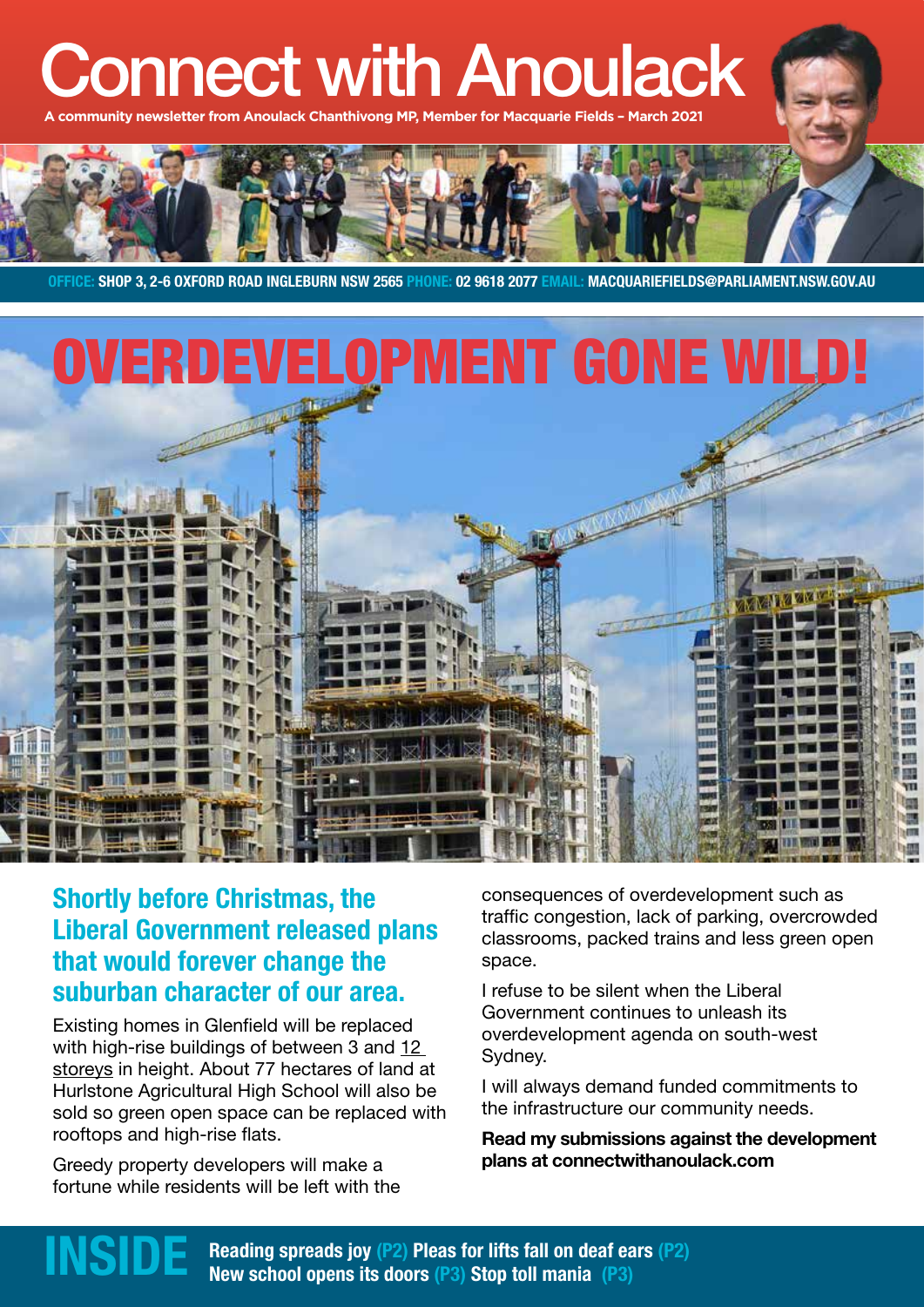# READING SPREADS JOY

I was one of many special guests and community representatives who joined classes at Sackville Street Public School on World Read Aloud Day to celebrate the start of the new school year.

World Read Aloud Day is an initiative which aims to foster a love of reading and promote literacy.

I read one of my personal favourites, Roald Dahl's The BFG. It brought back fond memories of when I was first introduced to the book decades earlier.

I commend Sackville Street Public School's commitment to literacy, which sets the foundation for lifelong learning and is a vital part of a child's overall development.

I'd like to acknowledge the efforts of newly appointed principal Kylie Lyneham, who has served the school community for the past 26 years.

Thank you to everyone at Sackville Street Public School for always making me feel so welcome. Kylie's outstanding leadership, together with exceptional teachers and staff, and strong community partnerships, lives up to the school motto 'Sharing and Caring'.



## PLEAS FOR LIFTS FALL ON DEAF EARS

Our community is fed up with the Liberal Government's refusal to install lifts at Macquarie Fields Station.

I've been keeping up the pressure on the NSW Minister for Transport by working with 7 news to highlight the issue.

I've also sent the Minister a selection of comments from local residents who desperately need accessibility improvements at the station.

The voices of my community are important and deserve to be heard.

**Join my campaign! Sign my petition, share your stories or read my letter to the Minister at connectwithanoulack.com.** 



Olga and Ray Greenwood have lived in Macquarie Fields for close to 60 years but they are still waiting for lifts to make the station accessible for all.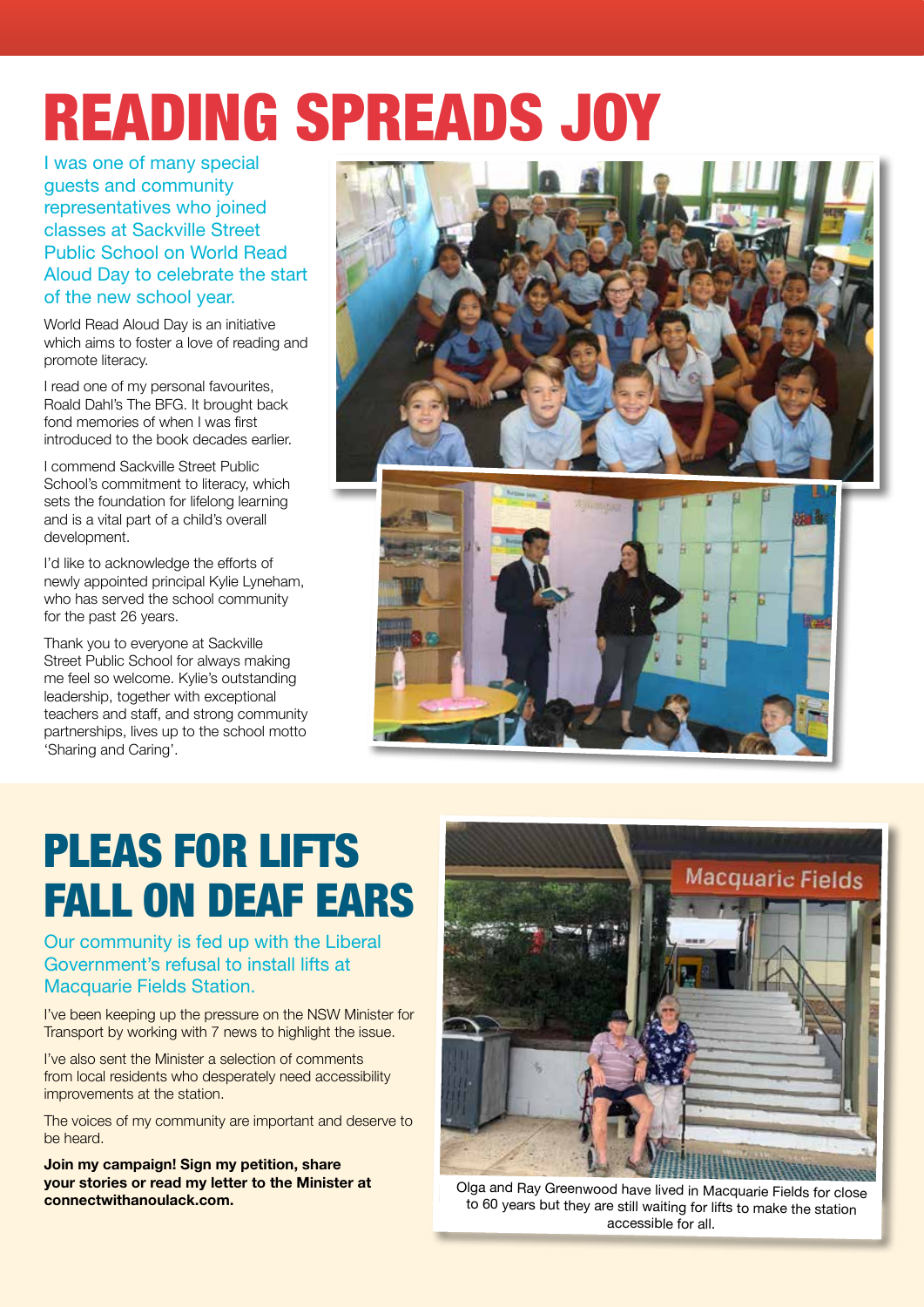## NEW SCHOOL OPENS ITS DOORS

Congratulations to our local Serbian community for all their fundraising efforts and tireless volunteering to help build St Sava College in Varroville.

The school's official opening was a wonderful example of faith, community and education coming together.

I send my best wishes to the school's leadership team, staff and students as they embark on their educational journey at St Sava College.



At the official opening of St Sava College with federal colleagues Macarthur MP Dr Mike Freelander and Werriwa MP Anne Stanley.



### The fight against the unfair toll on the M5 East continues in State Parliament.

I was appalled to learn that a disability worker from my electorate named Greg had to give up working with a client in Bondi because the M5 East toll was too expensive.

So I asked the Minister in Parliament: "Why is Greg missing out on work and vulnerable people missing out on support because of your tolls?"

As expected, the Minister shirked responsibility, failed to address the issue and just gave our community more political spin in doing nothing.

I will always stick up for my community.

**If the unfair M5 East toll has impacted you or your family, please get in touch with my office.** 

# WIN FOR PEOPLE POWER IN MINTO

A long and hard-fought successful community campaign to stop a contentious development proposal in Minto shows the value of people power.

Over two years, InglePark Estate residents and I fought to maintain their suburb's character, green open space and quality of life.

The proposal for 23 townhouses in Francis Street was incompatible with the local area. Residents expressed concerns about the impact of overdevelopment, such as more congestion, lack of parking and overcrowding.

A group of concerned residents took action and received the best news when the Sydney Western City Planning Panel refused the development proposal.

Victories like this take time and they take effort. I congratulate all of the residents involved and thank them for their passion for their local area.

It's wonderful to see a group of committed residents finally have their voices heard.



**Want to share your views on overdevelopment in our local area? Phone my office on 9618 2077 or email macquariefields@parliament.nsw.gov.au.**